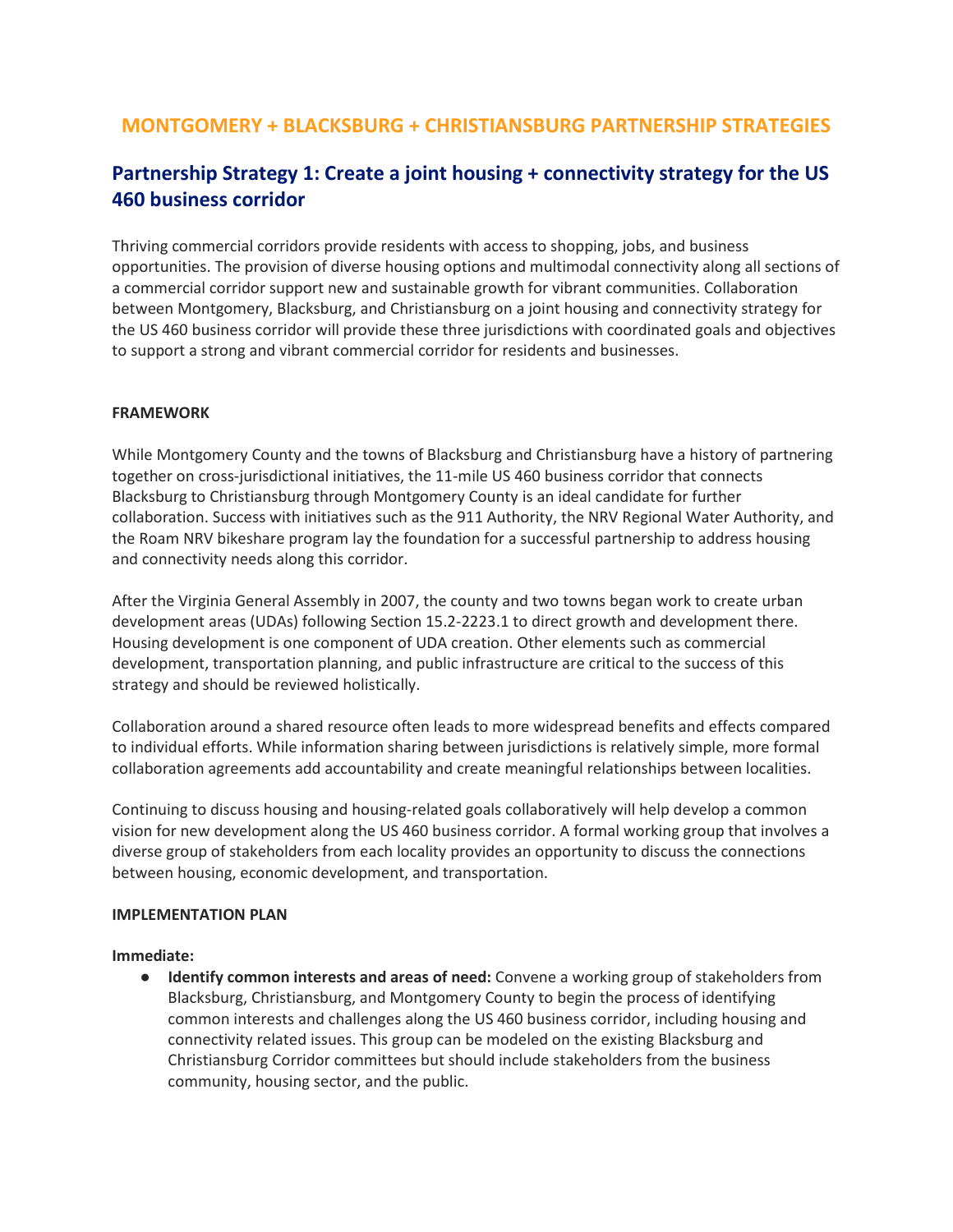# **Short-term (next 12 months):**

- **Develop a proposal for collaboration** between stakeholders on a joint corridor strategy. The proposal should identify the best means for completing a joint strategy based on funding and capacity between the three localities.
- **Pass council/board resolutions** enabling Montgomery, Blacksburg, and Christiansburg to collaborate on this initiative.

# **Mid-term (12–24 months):**

- **Explore opportunities to connect housing to economic and transportation development along the corridor.**
	- $\circ$  Identify multimodal access along the corridor through transit access, sidewalk expansion, and bike/pedestrian trail access. Consider barriers for existing adjacent neighborhood access to the corridor.
	- $\circ$  Investigate the potential for mixed-use designs that incorporate housing options into retail and other business uses at strategic points along corridor. Align zoning and land use regulations—consider common overlay district(s).
- **Finalize a comprehensive housing and connectivity strategy** for the US 460 business corridor.

# **LEGAL, FINANCIAL, AND ORGANIZATIONAL CAPACITY**

- The *Code of Virginia* encourages interjurisdictional collaboration through Section 15.2-1300, where it enables localities to enter interlocal agreements to pursue joint action. However, this formality is often not necessary for localities in Virginia to work together towards a common goal.
- Development of individual housing strategies for small areas and corridors within localities are within the purview of local planning bodies. Montgomery, Blacksburg, and Christiansburg have the technical expertise to conduct a study of the US 460 business corridor. They may choose to complete this work in-house or hire an outside consultant to assist.

#### **FUNDING SCOPE REQUIREMENTS AND PROJECTED IMPACT**

- Localities may seek to include this specifically into their budgets and departmental work plans or jointly apply for external funds.
- While this work does not directly result in the creation of new housing, it will create pathways for unified development patterns that address the needs of the corridor and the greater region. Local governments, along with stakeholders, will be in a stronger position for future collaborative efforts.

#### **POTENTIAL FUNDING SOURCES**

- **Public funds** may come from collective funding from local governments and/or from Virginia Housing (formerly Virginia Housing Development Authority).
- **Private funds** may be available from philanthropic organizations interested in housing, smart growth, and economic development. Major employers along the corridor should be solicited for involvement.

## **METRICS TO EVALUATE SUCCESS**

● The creation of a joint working group.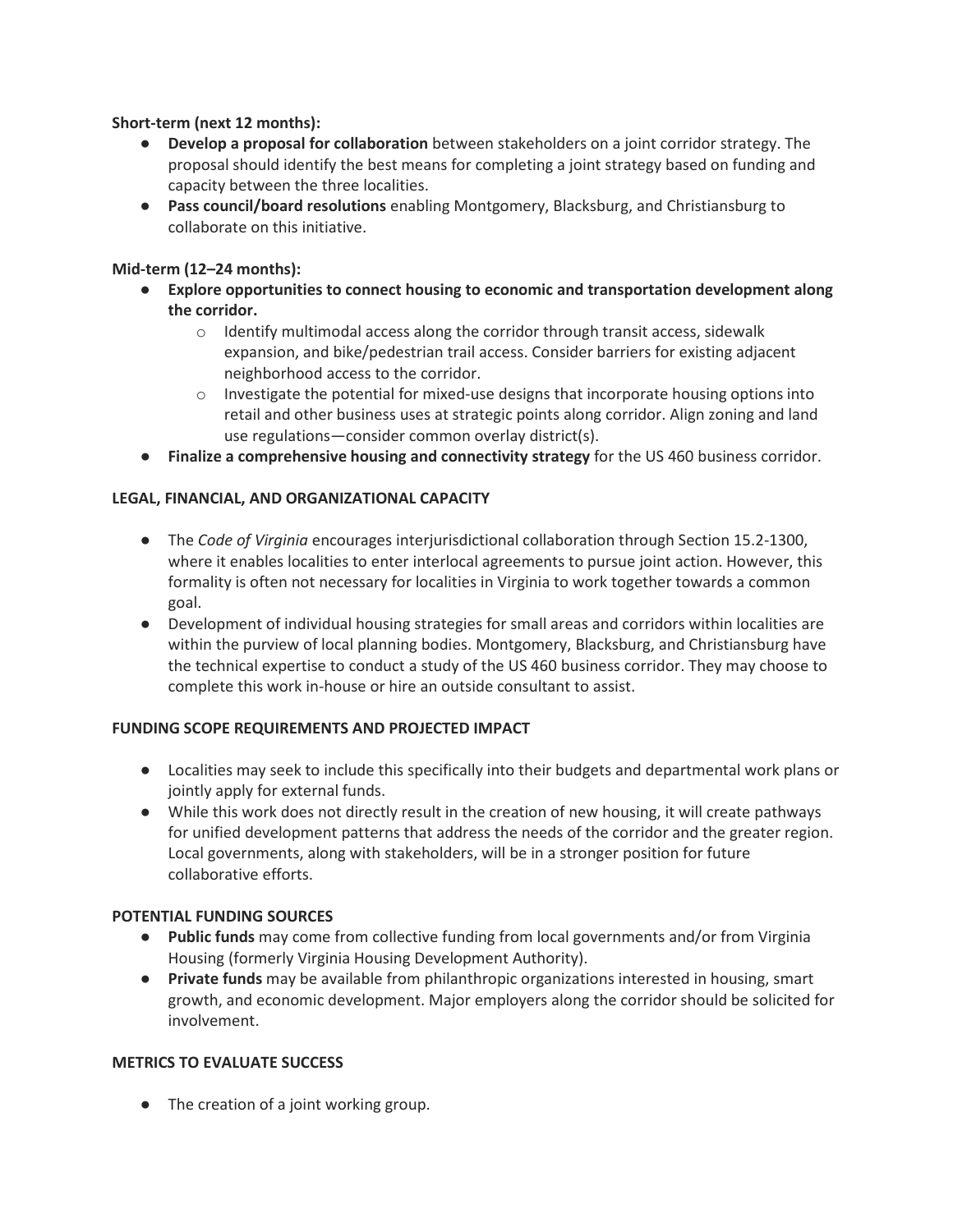- Increased communication, coordination, and collaboration between Blacksburg, Christiansburg, and Montgomery County on future development along the US 460 business corridor.
- The creation of a joint housing + connectivity corridor plan.

#### **RESPONSIBLE ACTORS AND THEIR ROLES**

● Local planning staff from all three jurisdictions, transportation planners, Blacksburg Transit, economic developers, local businesses, Norfolk Southern, and community residents.

#### *EXAMPLE OF CORRIDOR HOUSING PLANNING*

*The Gold Corridor Housing Strategy is an example of an interjurisdictional plan that addresses housing needs across three counties in the Denver metro area: Adams, Denver, and Jefferson Counties. The action plan was designed to guide growth and development to advance the goals of each locality and of the region.*

*Like the Gold Corridor, land use patterns, commute patterns, and environmental systems converge within the US 460 business corridor.*

*Acknowledging the intersection of housing, jobs, and the environment, the Gold Corridor Housing Strategy also provides recommendations beyond housing to promote healthy and sustainable communities.*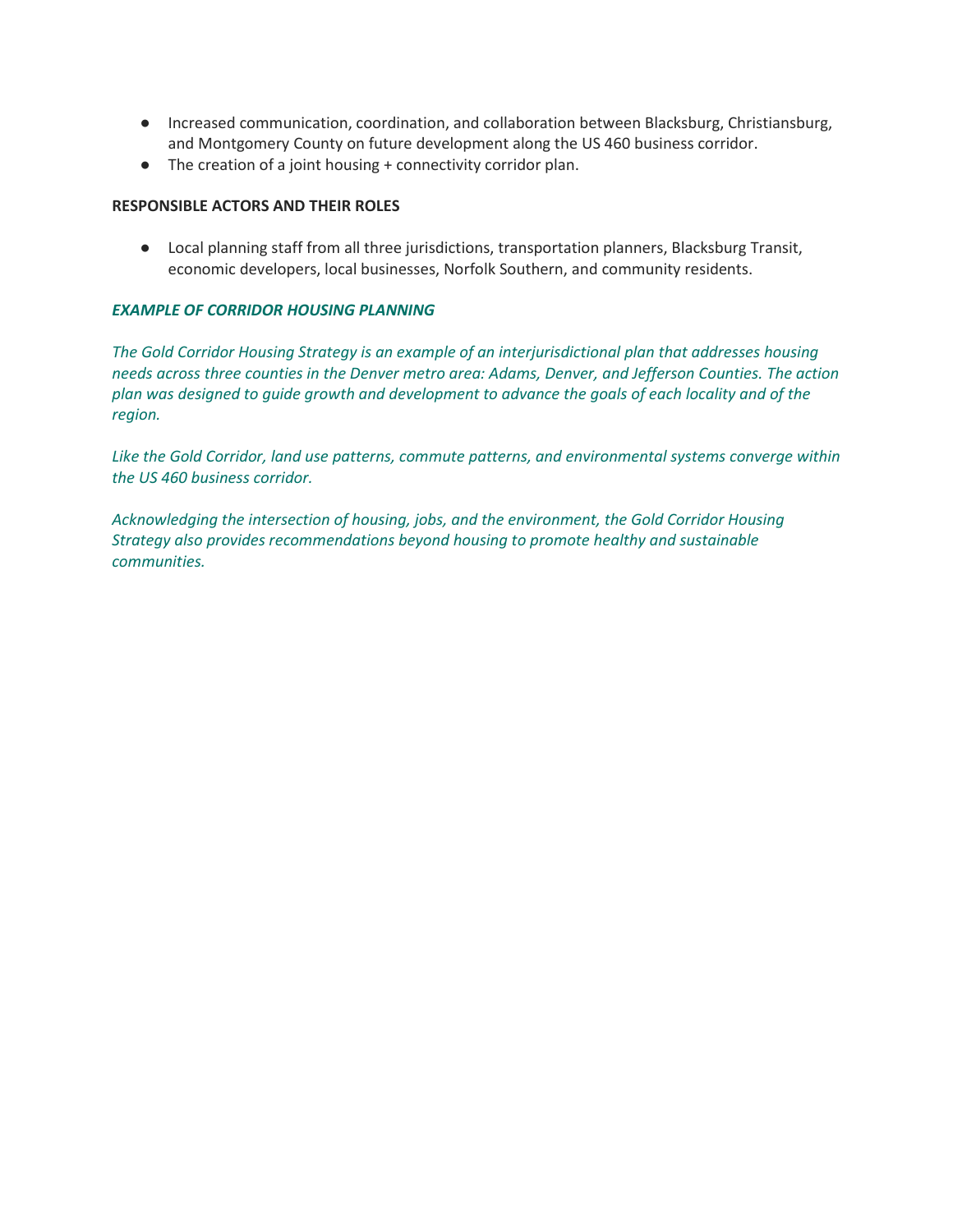# **Partnership Strategy 2: Implement integrated community connection plans**

Partnerships with neighboring jurisdictions along shared boundary corridors allow for the development of complementary development strategies that support each other. By coordinating land use and working together to set density and infrastructure standards, neighboring jurisdictions can guide development and create diverse housing options. Jurisdictions can concurrently develop and promote their unique history and definitive characteristics to build stronger, more cohesive communities.

# **FRAMEWORK**

Throughout Montgomery County, several shared boundary corridors exist that can be better served by collaborative planning. Identifying these shared boundary corridors is critical followed by collectively evaluating whether land use, housing types, utility access, and transportation are cohesive. Like the 177 Corridor Plan, Montgomery County may desire to reach out to other bordering jurisdictions.

Interjurisdictional collaboration along shared boundaries can be structured at a scale that best fits the individual area. At a smaller scale compared to major commercial corridors, gateway community planning can be an informal collaboration between jurisdictions to align land use planning, pursue complementary development, and share resources to upgrade infrastructure.

This coordination work can guide future development, generate diverse housing options, and ensure cohesion at locality boundaries. While gateway aesthetics are not the focus of this strategy, utilizing placemaking principles such as landscaping and public art can welcome travelers and provide residents a greater sense of community. Such efforts may also influence the type, location, and price of future housing.

#### **IMPLEMENTATION PLAN**

**Immediate:**

- **Identify and evaluate connection corridors.** Local planning departments can begin coordination by meeting to identify connection corridors and to evaluate existing zoning and land use plans. Aligning zoning and land use plans will create more cohesive communities.
- **Identify key development areas** along the corridors, such as tracts where development is most likely. Visiting these areas in person may benefit and provide a focus for planning efforts.

**Short-term (next 12 months):**

- **Develop joint strategies** around density, utilities, and road improvements. Bring together stakeholders within these connection corridors to set a vision and goals for future development.
- **Preserve rural areas.** Focus development in specific areas along the corridors to direct growth and preserve rural areas.

#### **Mid-term (12–24 months):**

● **Explore implementing common overlay districts** in the corridors. Each locality will retain full control over their land use regulations while sharing common design and development goals.

#### **LEGAL, FINANCIAL, AND ORGANIZATIONAL CAPACITY**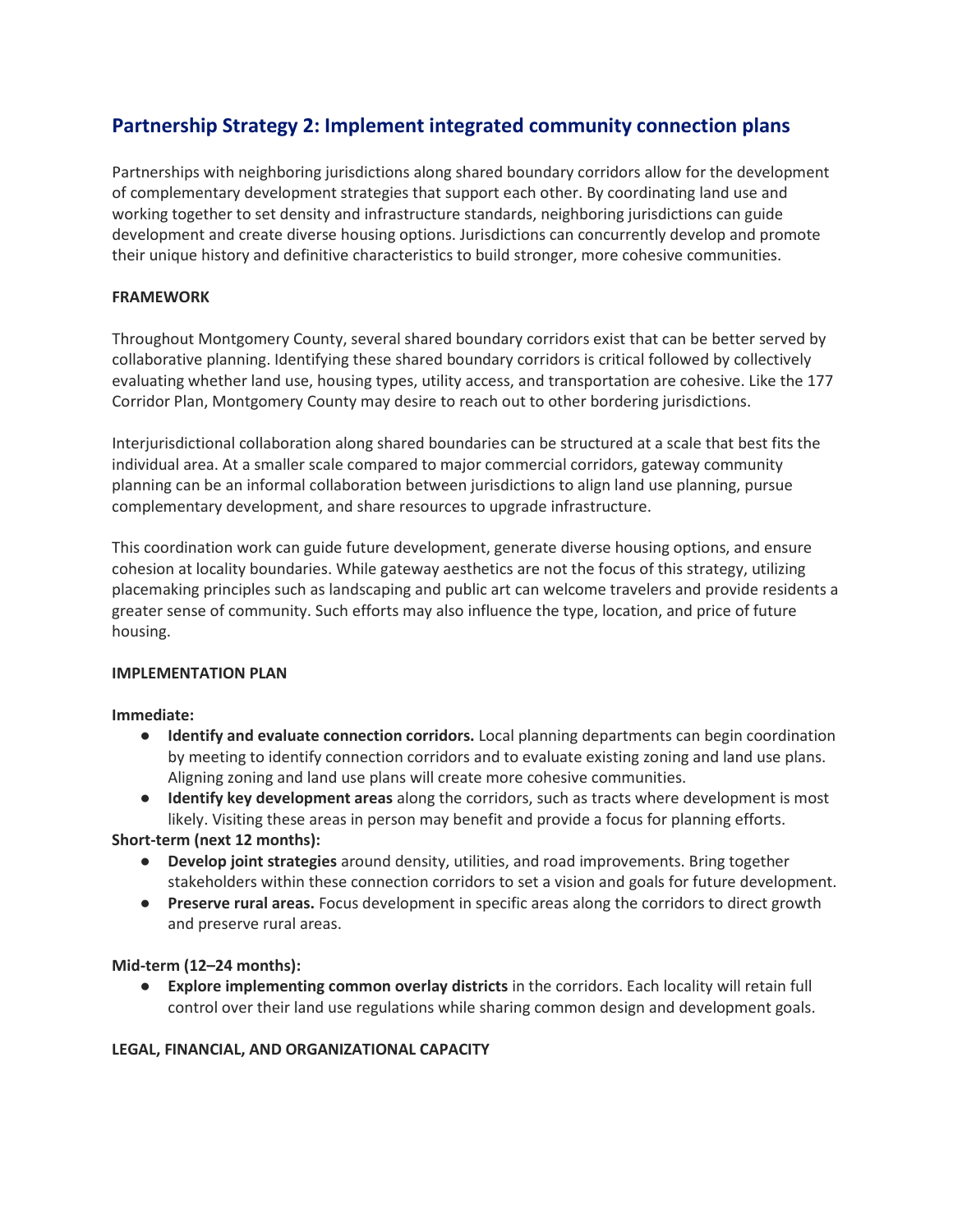- The *Code of Virginia* encourages interjurisdictional collaboration through Section 15.2-1300, where it enables localities to enter interlocal agreements to pursue joint action. However, this formality is often not necessary for localities in Virginia to work together towards a common goal.
- The financial and organizational capacity of localities to complete this work depends on the budgets and priorities of their planning departments. If needed, localities can seek technical assistance from the NRVRC or an outside consultant.

# **FUNDING SCOPE REQUIREMENTS AND PROJECTED IMPACT**

- Localities may implement these recommendations within the framework of their current planning efforts or elect to seek and apportion dedicated funds to spur action and/or hire external consultants.
- Successful shared boundary plans will help ensure future development along a shared corridor. Mismatches of density and character will be avoided, and utilities and infrastructure will be more efficiently allocated.
- In best-case scenarios, shared boundary corridors will no longer simply be "a place in between" and develop a positive identity of their own.

#### **POTENTIAL FUNDING SOURCES**

- **Public funds** for infrastructure improvements may come from collective funding from local governments and/or from VDOT, Department of Housing and Community Development (DHCD), Appalachian Regional Commission, Tobacco Commission, Rural Development, and Virginia Housing.
- **Private funds** may be available from philanthropic organizations interested in community revitalization and/or placemaking.

#### **METRICS TO EVALUATE SUCCESS**

- The number of community connection plans formally adopted by localities.
- An increase in the number of local land use regulations adopted or reformed to reflect these plans.
- An increase in the number of new housing units developed from plan guidance.

#### **RESPONSIBLE ACTORS AND THEIR ROLES**

- Local planning staff will be the primary persons responsible for implementing this solution. They will work jointly with their colleagues in neighboring localities to research, plan, and undertake these plans.
- NRVRC staff may play an advisory role to assist local staff.
- VDOT, local transportation officials, and utility providers will offer information on the status of (and plans for) roadways and infrastructure.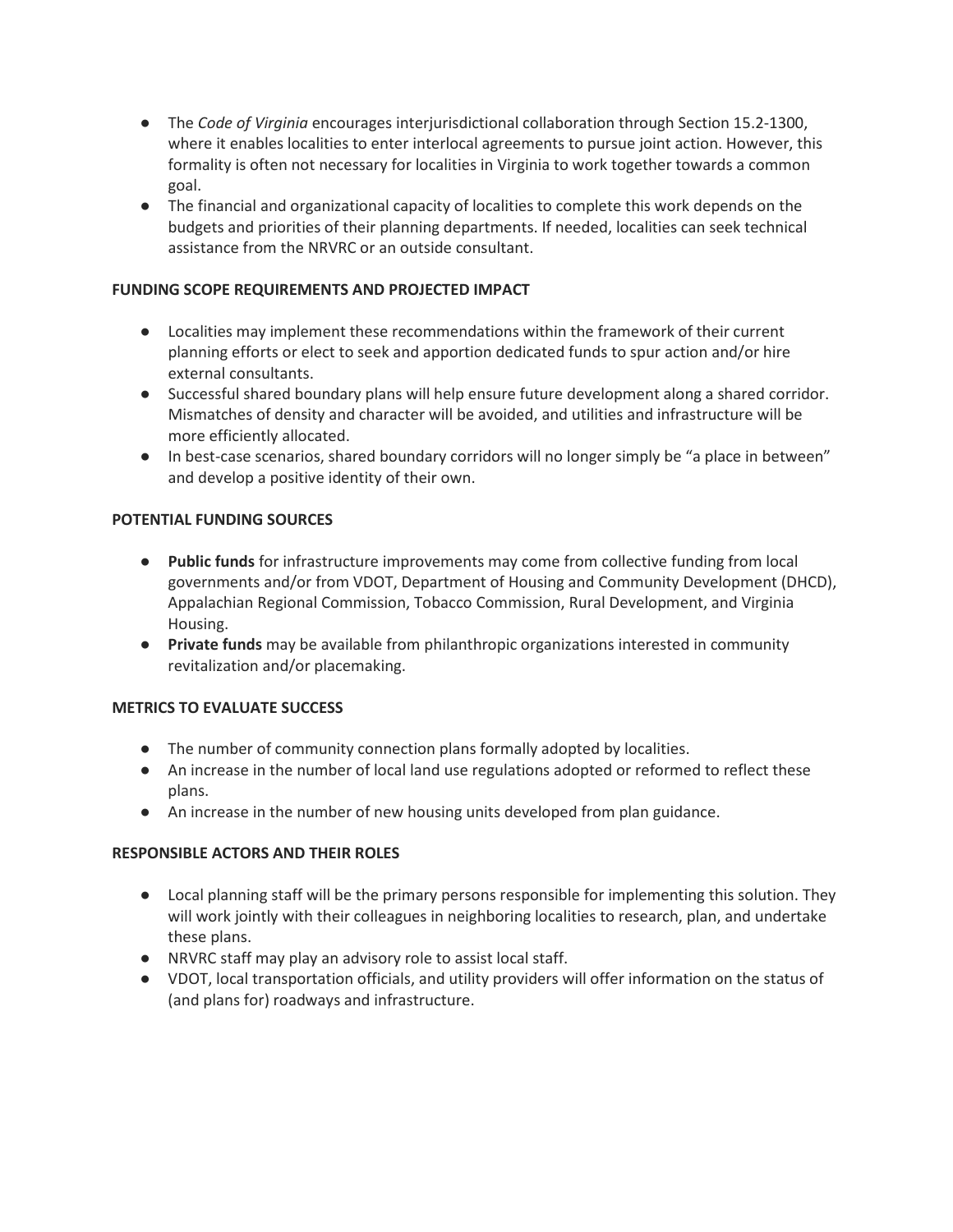# **Partnership Strategy 3: Continue to address the student-impacted housing market**

Virginia Tech has a profound impact on the housing markets in the towns of Blacksburg and Christiansburg and in Montgomery County. With 34,000 students at Virginia Tech, the region has one of the most student-impacted housing markets in the state. Thousands of faculty and staff employed by Virginia Tech also drive demand for housing.

These two groups—and their subsequent economic impacts—are major drivers of the NRV's tightening housing market. Developing a long-term, unified strategy for providing attainable and affordable homes to these market segments is necessary for reducing competition, pricing-out, and long commutes.

# **FRAMEWORK**

Universities and other anchor institutions can proactively meet the housing needs of areas impacted by student housing in various ways. The Town of Blacksburg is most directly affected by housing pressure owing to Virginia Tech students and faculty; however, the Town of Christiansburg and the unincorporated areas of Montgomery also experience the effects of the university.

Blacksburg and Virginia Tech began a formal discussion around housing in 2018 and produced a summary report titled "University–Town Housing Partnership: A Concept Proposal to Address Mutual Housing Needs." The University–Town Working Group identified the following key goals:

- 1. Make housing affordable and desirable to recruit university talent;
- 2. Improve and stabilize two neighborhoods near Virginia Tech; and
- 3. Provide low- and moderate-income people who live and/or work in the town, including those employed at Virginia Tech, the ability to purchase a home in Blacksburg.

These goals should serve as a starting point for assisting faculty with the purchase of existing housing stock in neighborhoods close to the university. A separate focus of the university could be the development of new housing using a faculty village concept. The two concepts are complementary and provide a range of options to address individual faculty preference. The concept put forward in this proposal can be undertaken quickly while other longer-term options, like a faculty village, are evaluated.

#### **IMPLEMENTATION PLAN**

#### **Immediate:**

- **Update initial study:** review the 2018 summary report and update key goals and objectives as necessary to reflect changes in capacity and priorities attributed to events in the past 3 years such as the COVID-19 pandemic.
- **Identify housing vision:** using the summary report as a foundation, develop a common vision for housing students, faculty, and university staff in 2021 and beyond.

#### **Short-term (next 12 months):**

● **Create a housing assistance program:** target faculty purchasing homes in either the Bennett Hill/Progress or McBryde neighborhoods. Using a contingent interest mortgage program in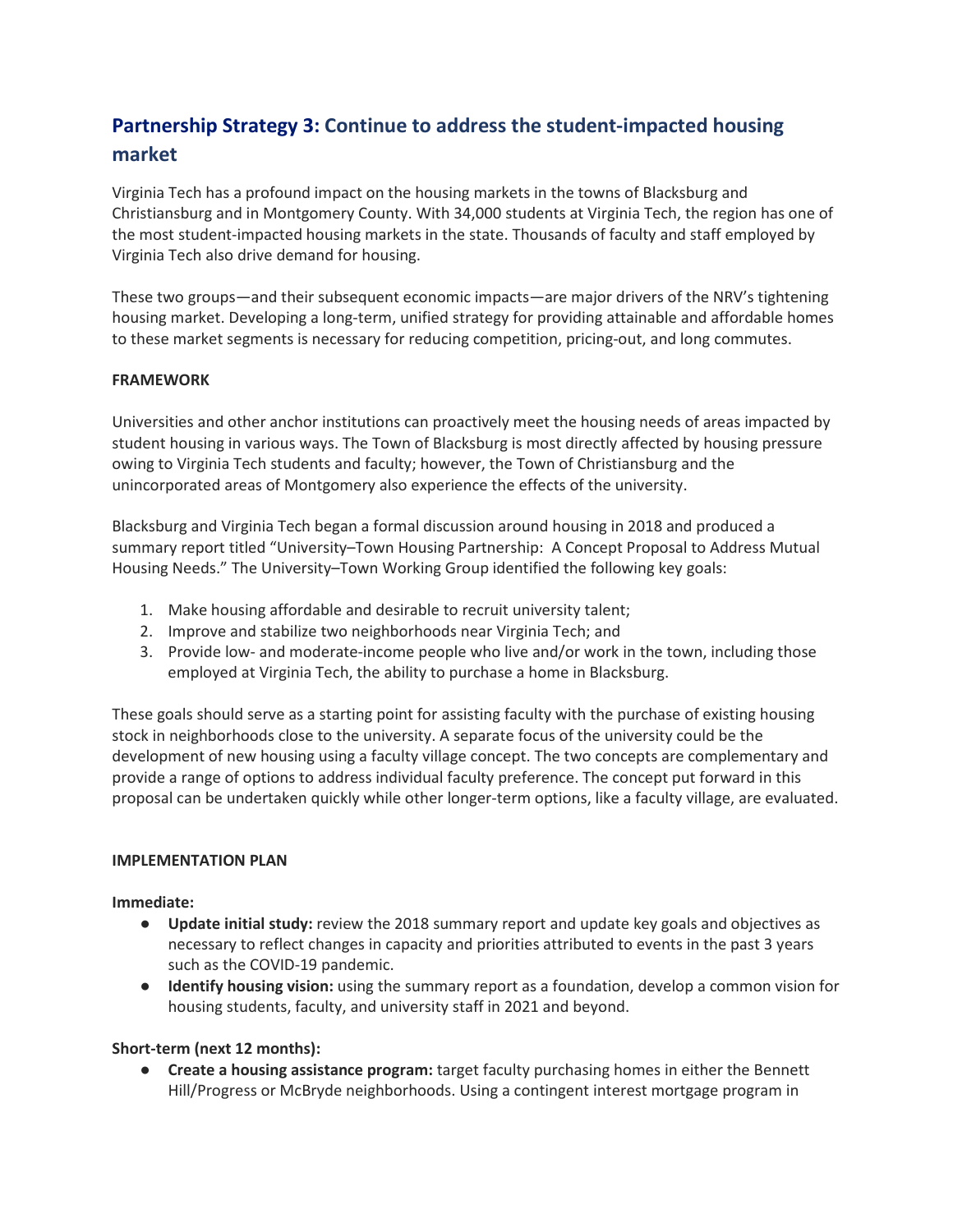conjunction with a down payment and/or financial incentive assistance program, Virginia Tech's housing assistance program may be desirable to current and future faculty.

- Other examples may include the following:
	- $\circ$  Take inventory of university and municipally owned land available for development and complete housing feasibility assessments for these parcels.
	- $\circ$  Reassess current zoning and long-range land uses for university-adjacent neighborhoods to promote needed housing types.
- **Identify partnerships:** explore partnerships (both new and expanded) with housing providers, financial institutions, REALTORs, and other organizations to reduce administrative burden.

# **Mid-term (12–24 months):**

- Consider long-term solutions that provide permanent benefits and may require additional planning and capacity building, such as a faculty village that is defined as follows:
	- $\circ$  A housing development that provides rental or for-sale homes to university employees (usually teaching faculty);
	- o Developed with financial support from the university and donors;
	- o Aided by the locality (e.g., favorable zoning or development fee waivers);
	- o Constructed by local builders and contractors;
	- $\circ$  Held in trust or otherwise restricted so that the homes remain perpetually affordable and available to faculty.
- There is no standard model for faculty villages, so Virginia Tech and its partners may design a community tailored to their specific needs.

# **LEGAL, FINANCIAL, AND ORGANIZATIONAL CAPACITY**

- There are no legal challenges preventing universities and localities from collaborating. However, certain university datasets that are useful for investigating housing needs and affordability may be restricted to protect personal information (e.g., addresses and salaries).
- Universities may be unwilling or hesitant to become directly involved with housing planning and assistance, which are considered "mission creep." However, the examples and best practices contained in this section demonstrate that these initiatives are not uncommon in the mid-Atlantic region.

#### **FUNDING SCOPE REQUIREMENTS AND PROJECTED IMPACT**

- Formal research and planning efforts will require dedicated funding.
- Any eventual programs to invest in housing assistance for employees or to invest in new housing development will require major financial support in the range of hundreds of thousands to millions of dollars.

#### **POTENTIAL FUNDING SOURCES**

- Funding to cover the costs of planning and research efforts may be covered by earmarks in locality and university operating budgets.
- Funding for major university-led housing investments will likely come from their respective foundations and real-estate operations. Universities may also orient capital campaigns to focus on housing opportunities for faculty and staff.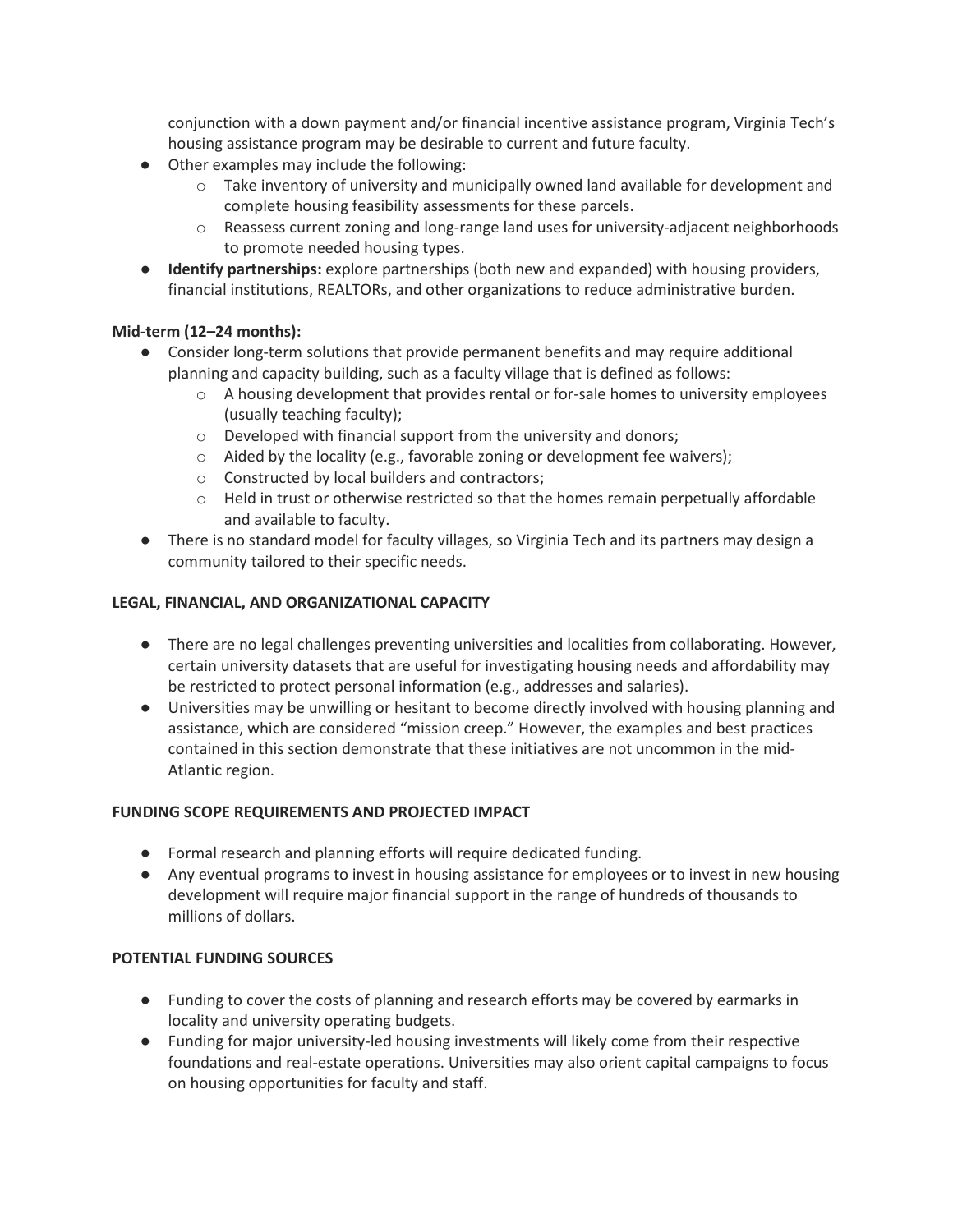● Virginia Housing may serve as a source for attractive homebuyer mortgage products for faculty as well as a source for equity for large real-estate development projects.

#### **METRICS TO EVALUATE SUCCESS**

- Regular meetings of the University–Town Housing Partnership Work Group are conducted.
- Local zoning, land use, and community development priorities are aligned to support university housing needs.
- Universities develop pilot or permanent housing assistance programs.

#### **RESPONSIBLE ACTORS AND THEIR ROLES**

- Blacksburg, Radford, and Montgomery County could participate via their local planning departments, planning commissioners, and elected officials. These localities will share their data, land use and growth priorities, and current and projected housing challenges related to university growth.
- Virginia Tech and Radford University could participate via high-level administrative staff who understand the housing needs for both their staff and students. These officials could provide current data on student body size, type, and projections, along with similar metrics for faculty and staff.
- Private developers who provide student-oriented housing serve as important stakeholders to share information on demand, construction costs, and price points.
- UVA's foundation will be involved with the housing program.

#### *EXAMPLES OF COMMUNITY PLANS FOR HOUSING STUDENTS*

*University of Virginia, Charlottesville – In early 2020, the University of Virginia announced a major commitment to address affordable housing in the Charlottesville area. Charlottesville is one of Virginia's high-cost real estate markets, owing in part to the presence of the university and its hospital system.*

*The university is starting to develop its strategy and has indicated that it will work with experts in the industry to develop up to 1,500 affordable homes over this decade. The university plans to use land that it owns as a primary incentive for developers who have a strong track record in affordable housing.* 

*Johns Hopkins University, Baltimore – Johns Hopkins University is engaged in housing assistance in the neighborhoods surrounding both their academic and medical school campuses. Under the most recent initiative, the school will provide permanent housing and supportive care for 200 individuals and families that are homeless or at risk of homelessness in Baltimore.*

*The university has also provided loans and grants of up to \$35,000 for faculty and employees to purchase home in designated neighborhoods near both campuses. This "live near your work" program is designed to stabilize neighborhoods by increasing the homeownership rate and improve quality of life for employees by reducing commute times.*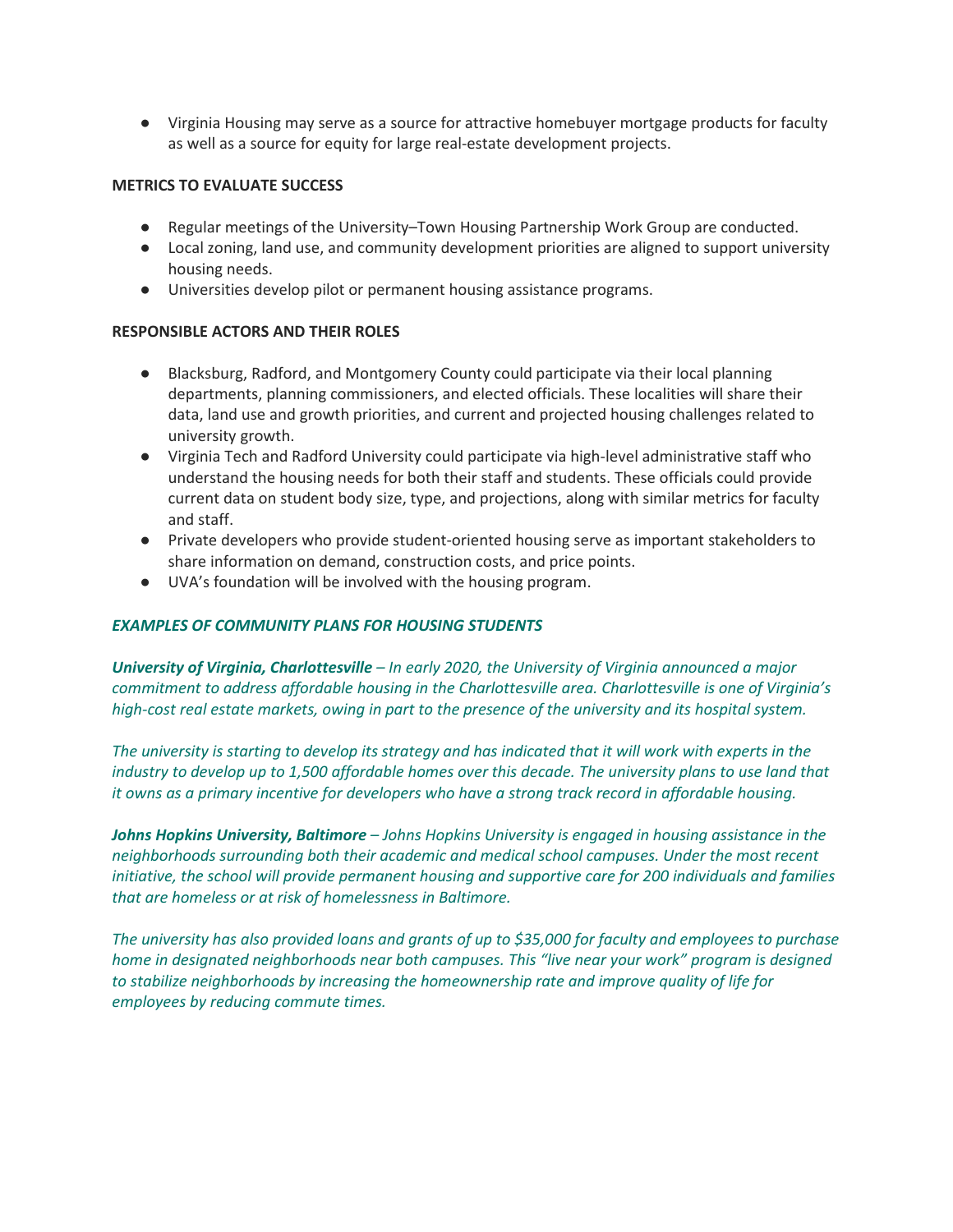# **Partnership Strategy 4: Establish a community land trust**

A community land trust (CLT) is an "equity sharing" model of homeownership that provides homeownership opportunities to modest-income buyers and keeps homes affordable for future generations by limiting a home's future resale price. One CLT home may serve 10 or more low- and moderate-income households during its life cycle compared to traditional models that only serve one such household. By creating and scaling up a CLT, Montgomery, Blacksburg, and Christiansburg will increase homeownership options available for current and future residents. This model could also be broadened to incorporate multiple jurisdictions.

# **FRAMEWORK**

The CLT is a nonprofit organization that develops or purchases homes and retains ownership of the land that the house is located on in perpetuity. The CLT leases the land to the homeowner with a long-term lease at a nominal price, reducing the cost of the house by the value of the land. The lease also contains restrictions that include an income limit for subsequent buyers as well as limits on the future sales price of the house. CLTs across the country use a variety of mechanisms to keep the price of the home affordable.

One of the benefits of the CLT model is that unlike traditional homeownership programs, the home stays affordable for future buyers without the need for additional public subsidy. The board of directors for the CLT is comprised of community representatives, local experts and stakeholders, and homeowners in the CLT program. CLTs can also be used for rental and commercial development.

#### **IMPLEMENTATION PLAN**

#### **Immediate:**

- **Evaluate ongoing stakeholder engagement:** Continue the work already underway by Montgomery County, Blacksburg, and Christiansburg staff and an outside consultant, Burlington Associates. Ensure that members of the CLT task force represent all sectors of the homeownership market and invite new stakeholders as necessary.
- **Assess home sale trends:** Using this study as a starting point, develop a full assessment of home sale trends in the county and in the two towns. Use multiple listing service (MLS) data to explore price trends by neighborhood and levels of appreciation.
- **Explore case studies and best practices:** Reach out to other CLTs in Virginia to discuss startup procedures, including the Thomas Jefferson CLT in Charlottesville and the Maggie Walker CLT in Richmond.
- **Engage technical assistance provider:** Engage the Grounded Solutions Network, a nationwide technical assistance provider for CLTs.

# **Short-term (next 12 months):**

- **Explore financing options:** Start conversations with major corporate, institutional, and philanthropic funders about seed funds for operations and acquisition.
- **Identify loan products:** Engage mortgage lenders in the region, especially community banks and credit unions, about loan products for CLT homebuyers.
- **Confirm long-term sustainability:** Discuss the ability to maintain the operational viability of the CLT through local measures such as tax abatement.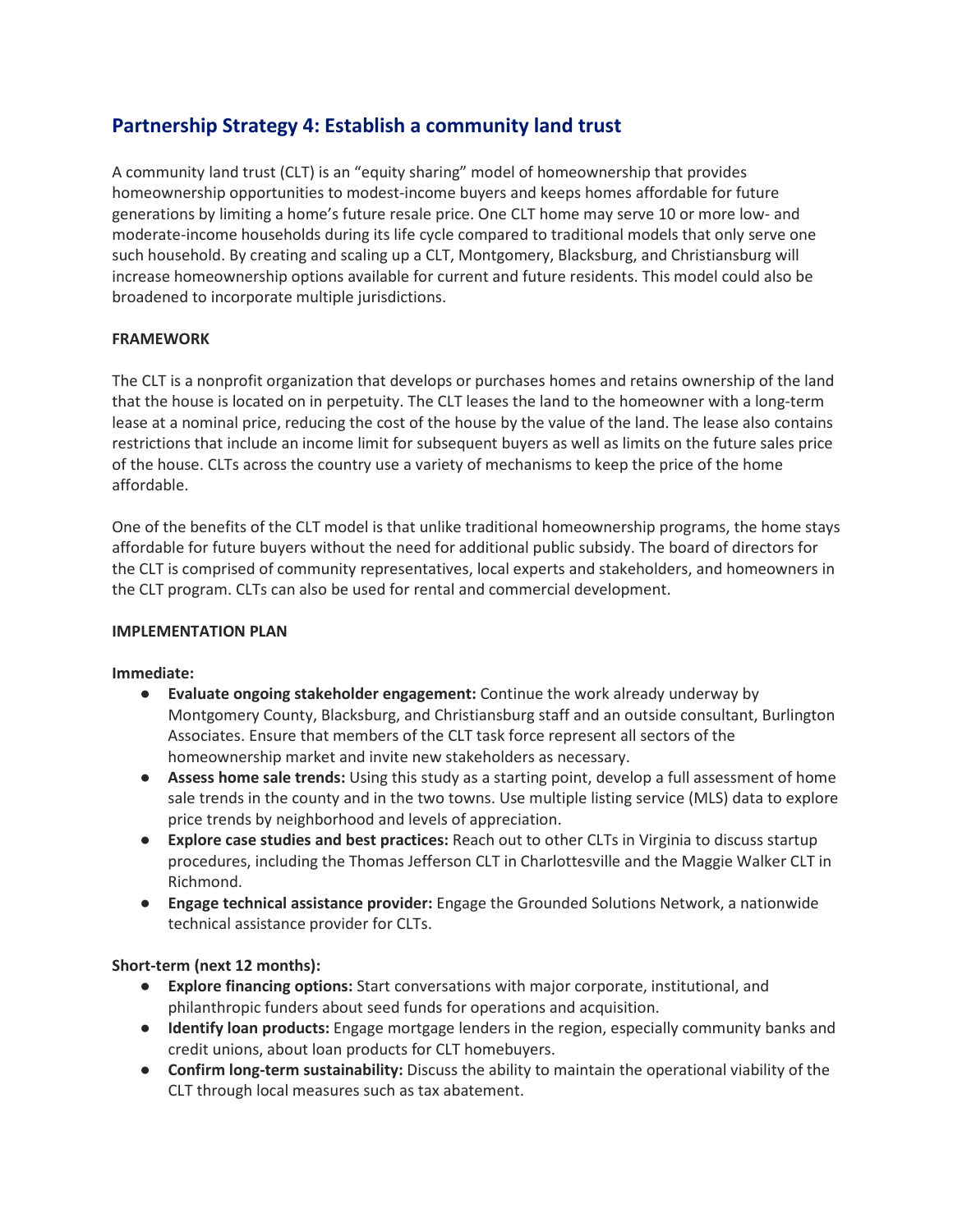# ● **Begin making decisions about the following:**

- o CLT board membership and structure
- $\circ$  Staffing: standalone, consultant-based, or absorbed in other organizations
- $\circ$  How homes are added to the CLT's portfolio: new construction and/or acquisition
- o Desired target sales prices, income ranges, and initial resale formula

# **Mid-term (12–24 months):**

- **Confirm organizational structure:** Either incorporate the CLT as a discrete nonprofit corporation or house the program within an existing community development corporation.
- **Elect a slate of board members and formalize by-laws.**
- **Create a strategic plan:** If funding is available, conduct a scaled-down strategic planning process to guide the CLT's mission and operations over the next 2–3 years.
- **Break out land costs from building costs:** Work with the assessor's office to establish guidelines for the "decoupling" of land and improvements for CLT properties.
- **Prioritize outreach and education:** Begin educating the community about CLTs to cultivate homebuyers. Leverage connections with trusted institutions, such as congregations, civic associations, and employers.
- **Identify potential parcels to incorporate:** Depending on acquisition funding, identify vacant parcels for new construction or for-sale homes for purchase and rehab. Work with knowledgeable developers to guide this process.

# **LEGAL, FINANCIAL, AND ORGANIZATIONAL CAPACITY**

- Creating a new nonprofit development entity is not an easy task. The county and towns should pursue operational efficiencies by leveraging existing talent and resources rather than duplicating them. This can be accomplished by doing the following:
	- $\circ$  Using local/regional government staff as support, like the TJCLT in Charlottesville has done with the Thomas Jefferson PDC.
	- $\circ$  Relying on existing nonprofit developers to provide technical assistance and possibly act as construction/rehab partners.
	- o Continuing to engage Community Housing Partners as a potential "incubator" for a CLT program.
	- $\circ$  Contracting with consultant staff for administrative and development programs like the Maggie Walker CLT in Richmond does.

#### **FUNDING SCOPE REQUIREMENTS AND PROJECTED IMPACT**

- Initial startup costs should plan for at least one FTE position, although these funds may be distributed across different persons and organizations.
- Startup acquisition costs depend on the type of development sought by the CLT; however, planners should aim for large-scale funding (greater than \$1 million) to ensure meaningful scale and impact.
- If scaled up efficiently, a CLT in Montgomery County could have several homes in its portfolio within the first few years. Continued success indicates that dozens oof homes could be in the portfolio within a decade. Most importantly, each home will serve many different families throughout its lifetime.
	- o TJCLT currently has 9 homes sold and has 4 in the pipeline.
	- o MWCLT currently has 35 homes sold and has 17 in the pipeline.